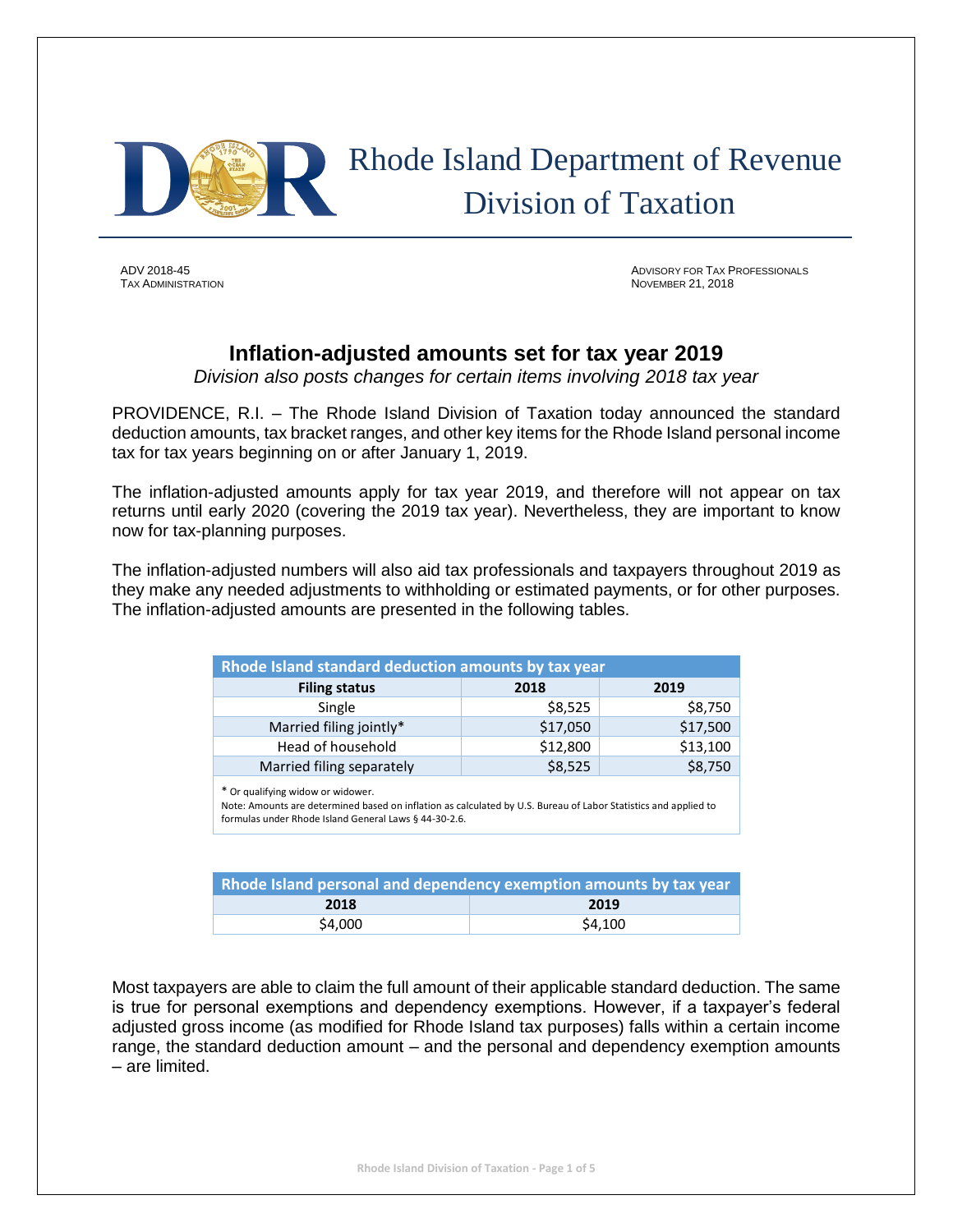If income exceeds the range, the taxpayer cannot claim a standard deduction or personal or dependency exemption amount. The income ranges are listed in the following table.

| Phase-out range for standard deduction, exemption amounts by tax year                                         |                        |  |  |  |  |  |
|---------------------------------------------------------------------------------------------------------------|------------------------|--|--|--|--|--|
| 2018                                                                                                          | 2019                   |  |  |  |  |  |
| \$199,000 to \$221,800                                                                                        | \$203,850 to \$227,050 |  |  |  |  |  |
| Phaseout increment (amount used in computing phaseout), which was \$5,700 for 2018, will be \$5,800 for 2019. |                        |  |  |  |  |  |

# **Personal income tax: uniform rate schedule**

The Division of Taxation has recalculated tax bracket ranges for tax year 2019, as required by statute. The changes were made to the Rhode Island personal income tax's uniform tax rate schedule, which is used by all filers.

If the dollar figures in tax brackets remained constant, a taxpayer might be bumped into a higher bracket solely because of an annual wage increase that is intended to help the worker keep pace with inflation -- an outcome often referred to as "bracket creep." To help offset the effects of bracket creep, the General Assembly adopted a provision that requires the tax brackets to be adjusted annually with inflation. (Standard deduction and exemption amounts are adjusted in similar fashion.) The effect can be seen in the following two tables: one for tax year 2018, the other for tax year 2019.

| Uniform tax rate schedule for tax year 2018 (personal income tax) |         |  |              |          |                        |  |                    |  |
|-------------------------------------------------------------------|---------|--|--------------|----------|------------------------|--|--------------------|--|
| Taxable income:                                                   |         |  |              |          |                        |  |                    |  |
| Over                                                              |         |  | But not over | Pay      | + percent on<br>excess |  | of the amount over |  |
|                                                                   | 0       |  | 62,550       |          | 3.75%                  |  |                    |  |
|                                                                   | 62,550  |  | 142,150      | 2,345.63 | 4.75%                  |  | 62,550             |  |
|                                                                   | 142,150 |  |              | 6,126.63 | 5.99%                  |  | 142,150            |  |

| Uniform tax rate schedule for tax year 2019 (personal income tax) |         |  |              |          |                        |  |                    |  |
|-------------------------------------------------------------------|---------|--|--------------|----------|------------------------|--|--------------------|--|
| Taxable income:                                                   |         |  |              |          |                        |  |                    |  |
| Over                                                              |         |  | But not over | Pay      | + percent on<br>excess |  | of the amount over |  |
|                                                                   | 0       |  | 64,050       |          | 3.75%                  |  | 0                  |  |
|                                                                   | 64,050  |  | 145,600      | 2,401.88 | 4.75%                  |  | 64,050             |  |
|                                                                   | 145,600 |  |              | 6,275.50 | 5.99%                  |  | 145,600            |  |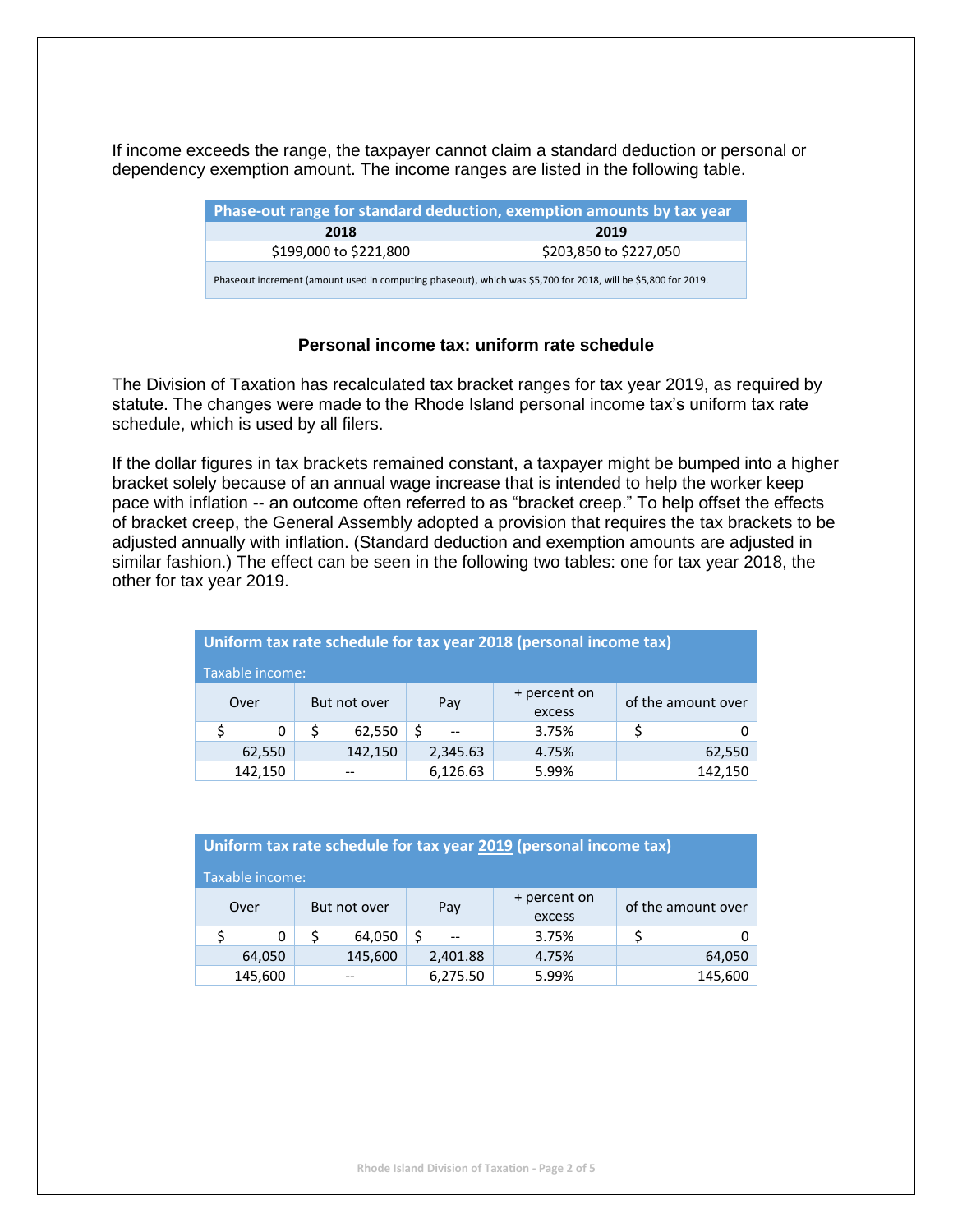### **Trusts and estates: income tax rate schedule**

The Division of Taxation has posted the income tax rate schedule for 2019 that will be used by fiduciaries for many trusts and estates.

As a convenience, tables for tax year 2018 and tax year 2019 appear below.

| Income tax rate schedule for tax year 2018 (trusts and estates) |       |  |              |    |        |                        |  |                    |
|-----------------------------------------------------------------|-------|--|--------------|----|--------|------------------------|--|--------------------|
| Taxable income:                                                 |       |  |              |    |        |                        |  |                    |
|                                                                 | Over  |  | But not over |    | Pay    | + percent on<br>excess |  | of the amount over |
|                                                                 | 0     |  | 2,500        | \$ |        | 3.75%                  |  |                    |
|                                                                 | 2,500 |  | 7,950        |    | 93.75  | 4.75%                  |  | 2,500              |
|                                                                 | 7,950 |  |              |    | 352.63 | 5.99%                  |  | 7,950              |

Table is for non-grantor trusts and non-bankruptcy estates. To calculate income tax for grantor trusts and bankruptcy estates, use personal income tax table.

| Income tax rate schedule for tax year 2019 (trusts and estates)                                                       |                                                                             |    |       |    |       |       |  |       |
|-----------------------------------------------------------------------------------------------------------------------|-----------------------------------------------------------------------------|----|-------|----|-------|-------|--|-------|
| Taxable income:                                                                                                       |                                                                             |    |       |    |       |       |  |       |
|                                                                                                                       | + percent on<br>of the amount over<br>Over<br>But not over<br>Pay<br>excess |    |       |    |       |       |  |       |
|                                                                                                                       | 0                                                                           | \$ | 2,550 | \$ |       | 3.75% |  |       |
|                                                                                                                       | 2,550                                                                       |    | 8,150 |    | 95.63 | 4.75% |  | 2,550 |
| 8,150<br>361.63<br>5.99%<br>8,150                                                                                     |                                                                             |    |       |    |       |       |  |       |
| Table is for non-grantor trusts and non-bankruptcy estates. To calculate income tax for grantor trusts and bankruptcy |                                                                             |    |       |    |       |       |  |       |

estates, use personal income tax table.

#### **Withholding tables, W-4 withholding certificate**

By December 31, 2018, the Division of Taxation plans to post on its website the booklet of income tax withholding tables for tax year 2019. Employers use the tables to calculate how much to withhold from an employee's pay for Rhode Island personal income tax purposes.

The booklet will also include a copy of the 2019 version of Form RI W-4, "Employee's Withholding Allowance Certificate." Both documents will be available via the following website: <http://www.tax.ri.gov/taxforms/withholding.php>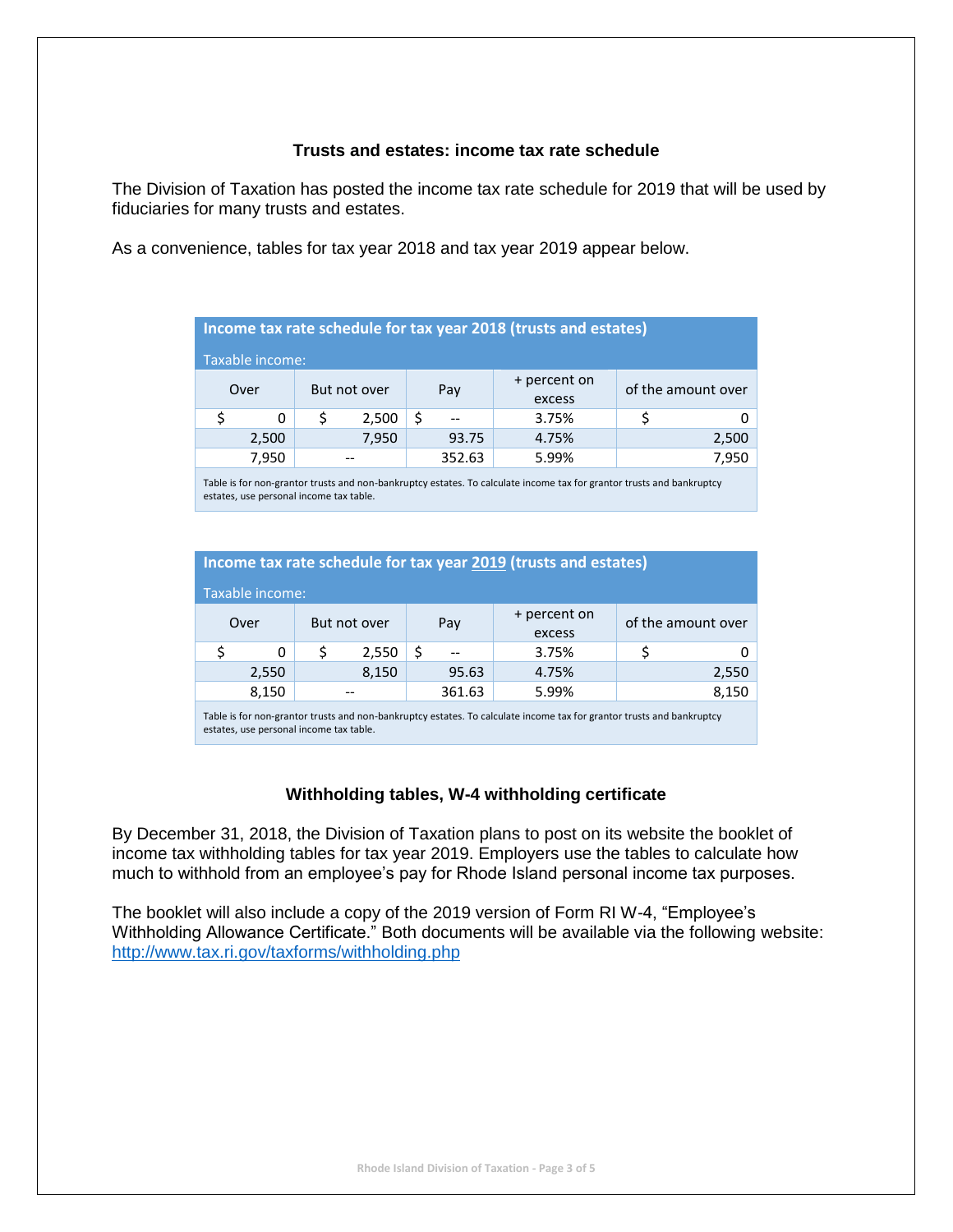## **Social Security and pension modification amounts for TY 2018**

The Division of Taxation has set key numbers associated with the Social Security and pension/annuity/401(k) modifications for the 2018 tax year. The Division has also established the maximum credit amount for the statewide property-tax relief credit (Form RI-1040H) for the 2018 tax year. These numbers apply retroactively to the tax year beginning on or after January 1, 2018, and will appear on forms and instructions during the filing season which begins in January 2019.

#### SOCIAL SECURITY

Rhode Island legislation enacted in 2015 established a new modification involving the personal income tax.

Effective for tax years beginning on or after January 1, 2016, the modification decreases federal adjusted gross income for Rhode Island purposes for qualifying taxpayers who receive Social Security benefits. In general, a taxpayer is eligible for the modification if all three of the following conditions are met:

- The taxpayer's federal adjusted gross income (AGI) includes taxable income from Social Security;
- The taxpayer has reached "full retirement age" as defined by the Social Security Administration; and
- The taxpayer's federal AGI is below a certain amount (see table below).

| Social Security modification - income limits by tax year                                                                     |           |           |  |  |  |  |
|------------------------------------------------------------------------------------------------------------------------------|-----------|-----------|--|--|--|--|
| <b>Filing status</b>                                                                                                         | 2017      | 2018      |  |  |  |  |
| Single                                                                                                                       | \$81,575  | \$83,550  |  |  |  |  |
| Married filing jointly*                                                                                                      | \$101,950 | \$104,450 |  |  |  |  |
| Head of household                                                                                                            | \$81,575  | \$83,550  |  |  |  |  |
| Married filing separately                                                                                                    | \$81,575  | \$83,550  |  |  |  |  |
| * Or qualifying widow or widower. For more information on this modification, see Rhode Island General Laws § 44-<br>$30-12.$ |           |           |  |  |  |  |

PENSIONS, 401(K) PLANS, MILITARY RETIREMENT PAY, ANNUITIES, ETC.

Rhode Island legislation enacted in 2016 established a new modification involving the personal income tax.

Effective for tax years beginning on or after January 1, 2017, the modification decreases federal adjusted gross income for Rhode Island purposes for qualifying taxpayers who receive income from private‐sector pensions, government pensions, 401(k) plans, 403(b) plans, military retirement pay, annuities, and/or certain other sources.